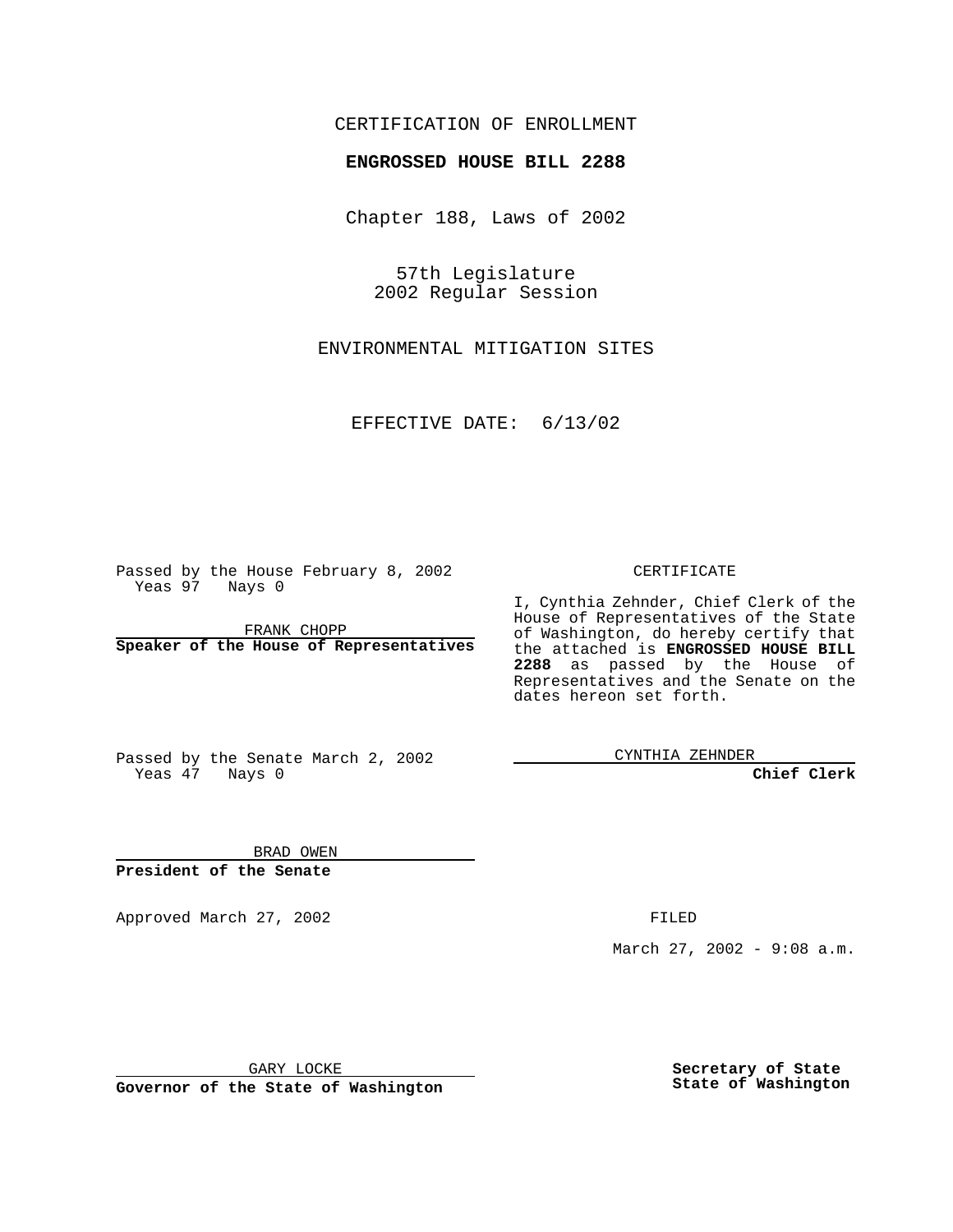## **ENGROSSED HOUSE BILL 2288** \_\_\_\_\_\_\_\_\_\_\_\_\_\_\_\_\_\_\_\_\_\_\_\_\_\_\_\_\_\_\_\_\_\_\_\_\_\_\_\_\_\_\_\_\_\_\_

\_\_\_\_\_\_\_\_\_\_\_\_\_\_\_\_\_\_\_\_\_\_\_\_\_\_\_\_\_\_\_\_\_\_\_\_\_\_\_\_\_\_\_\_\_\_\_

**State of Washington 57th Legislature 2002 Regular Session**

**By** Representatives Fisher, Mitchell, Rockefeller, Wood and Esser; by request of Department of Transportation

Read first time 01/14/2002. Referred to Committee on Transportation.

 AN ACT Relating to environmental mitigation sites; and adding a new section to chapter 47.12 RCW.

BE IT ENACTED BY THE LEGISLATURE OF THE STATE OF WASHINGTON:

 NEW SECTION. **Sec. 1.** A new section is added to chapter 47.12 RCW to read as follows:

 (1) The department may enter into exchange agreements with local, state, or federal agencies, tribal governments, or private nonprofit groups incorporated in this state that are organized for environmental conservation purposes, to convey properties under the jurisdiction of the department that serve as environmental mitigation sites, as full or part consideration for the grantee assuming all future maintenance and operation obligations and costs required to maintain and operate the environmental mitigation site in perpetuity.

 (2) Tribal governments shall only be eligible to participate in an exchange agreement if they:

 (a) Provide the department with a valid waiver of their tribal sovereign immunity from suit. The waiver must allow the department to enforce the terms of the exchange agreement or quitclaim deed in state court; and